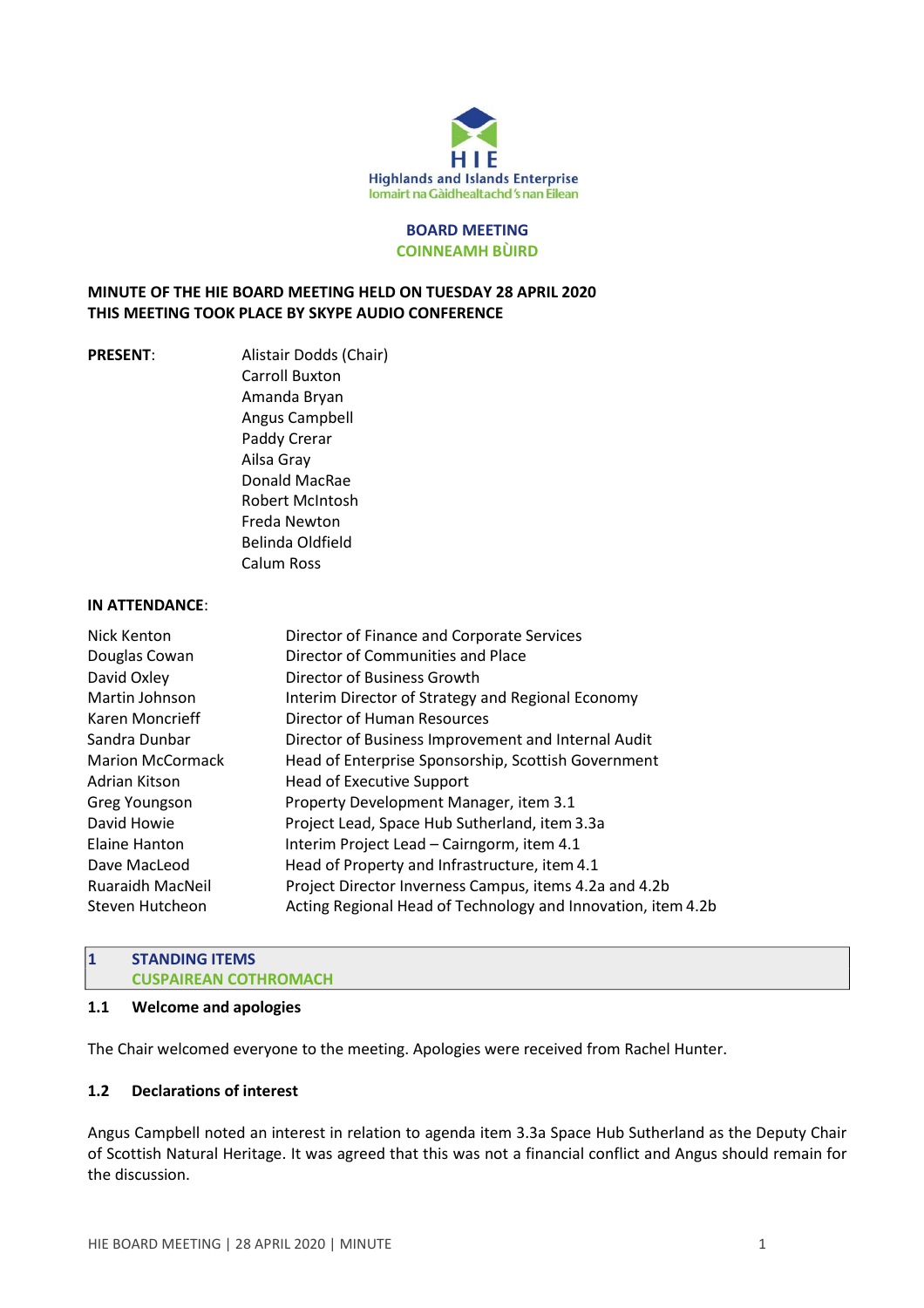Martin Johnson noted an interest in relation to item 4.2.b Academy Zero Project and will leave the room when this item is discussed.

The Chair outlined the need for extra vigilance with regards to conflicts of interest with the ongoing funds to support businesses and community organisations with Covid-19 and the need to ensure that all interests were declared. The Director of Business Improvement and Internal Audit (BIIA)had prepared a useful note which will be issued to the Board after the meeting. It was noted that if any of the Board members had any questions, advice was available from the Interim Chief Executive, the Director of BIIA and the Head of Executive Support (HIE Standards Officer).

## **1.3 Minute of Board meeting held on 18 February 2020**

The minute was approved with some minor amendments.

## **1.3a Minute of the Extra Board Meeting held on 03 April 2020 – Covid-19 Update**

The minute was approved.

## **1.3 b Minute of the Extra Board Meeting held on 07 April 2020 – Supporting Communities Fund**

The minute was approved.

### **1.4 Matters arising from the minutes**

There were no matters arising from the minutes that were not covered in the meeting agenda.

### **1.5 Chair and Chief Executive update – April 2020**

The Interim Chief Executive reported that in relation to Covid-19, HIE were ensuring that the fund meets current needs. This is challenging and HIE is expecting a high volume of applications. The Interim Chief Executive noted thanks to all staff working on this.

XpoNorth has been cancelled but digital events are proceeding. The model works well and will be reviewed to identify if there are wider uses.

Due to the R100 rollout stopping due to Covid-19, the Connected Communities decommissioning work has been suspended and the network operation extended for a further three months at a cost of £65k.

*[Paragraph removed in the interests of the effective conduct of public affairs.]*

*[Paragraph removed in the interests of the effective conduct of public affairs.]*

*[Paragraph removed in the interests of the effective conduct of public affairs.]*

The Area Manager for Lochaber, Skye and Wester Ross, Robert Muirretires at the end of April. Alastair Nicolson will be stepping in on a temporary basis as the Acting Area Manager. Alastair's appointment is for six months and HIE plan to launch recruitment for a permanent Area Manager once COVID-19 restrictions arelifted.

A meeting with representatives from banks and business organisations took place on 9 April 2020 to allow an opportunity to update and for the sharing of information.

The Board had a number of questions for the Interim Chief Executive from the update paper, including whether the £4.0m capital fund for community-owned electricity networks in Scotland was only for Shetland. The Interim CE to confirm the understanding that this was for all seven of the community owned networks in Scotland.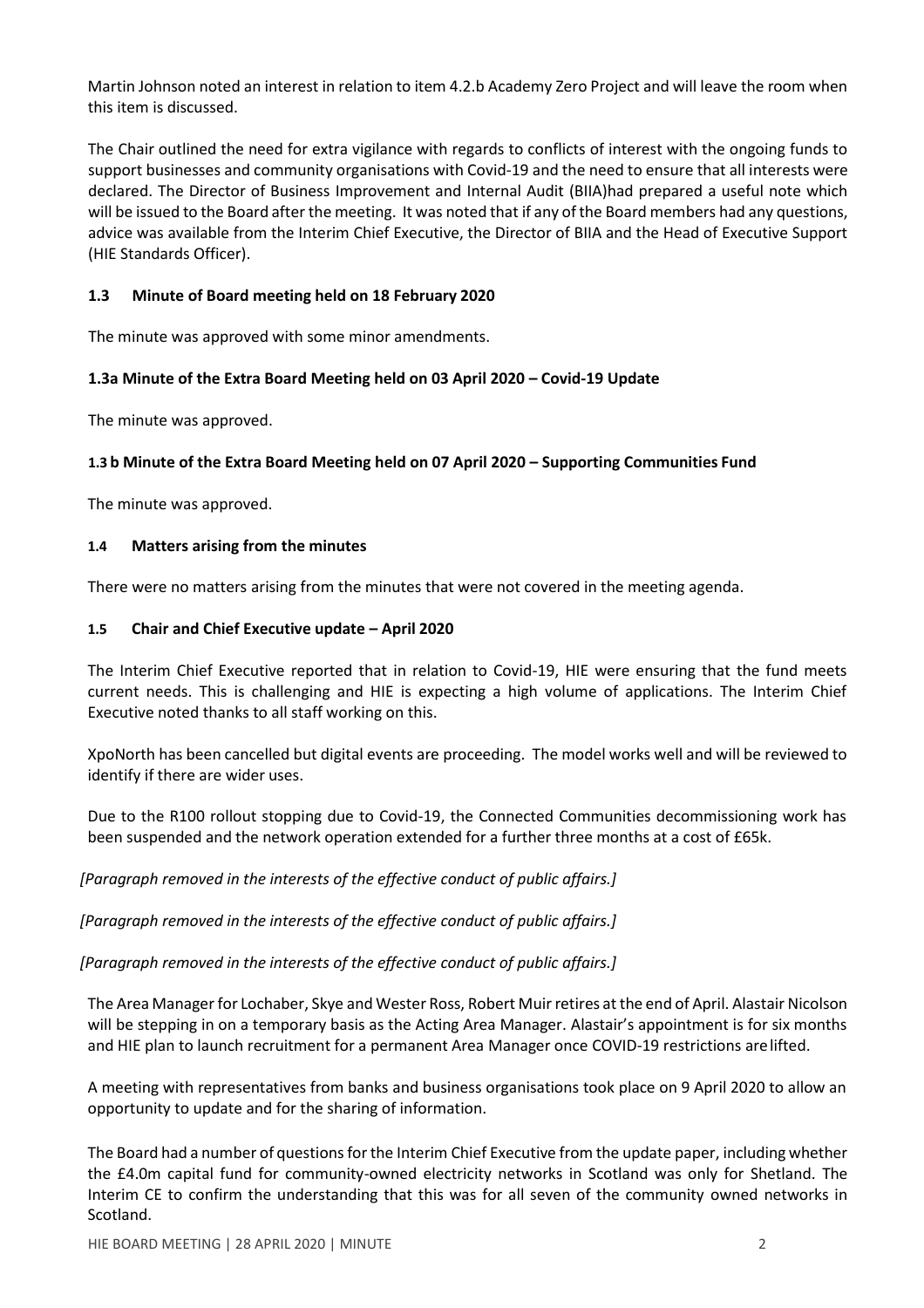# *[Paragraph removed in the interests of the effective conduct of public affairs.]*

The Board were also keen to understand work with other agencies on the COVID business funds. It was outlined that Scottish Enterprise has been liaising with others on the Hardship fund. This had been challenging at times with positive but robust discussions around agreeing governance arrangements for the application and approval process. Scottish Government want the fund to be quick and easy to access with light touch due diligence. This will be a digital process with HIE able to view and assess all applications from a place based approach. It was agreed that if Board members had any questions the Interim Chief Executive was happy to discuss once the final criteria are known.

HIE is working closely with South of Scotland Enterprise (SOSE) and Local Authorities looking towards planning for recovery.

The Board noted that it was good to see demand on the Scottish Land Fund. HIE has been awarded a grant of £599k from Scottish Government to deliverthe Scottish Land Fund for 2020-21. The fund continuesto be under significant pressure. Nine cases (£1.5m) were considered in March, of which 6 were awarded a total of £0.6m from an available budget of £0.7m. Three awards were in the HIE region. A total of 22 applications have been received for the May 2020 meeting, with a collective funding ask of over £8.0m (90% of budget for the full year).

# *[Paragraph removed in the interests of the effective conduct of public affairs.]*

The acting Chair met with Benny Higgins who has been asked by the Cabinet Secretary for Economy, Fair Work and Culture to lead on independent group to advise the Scottish Government on Scotland's economic recovery from Covid-19. The group are looking to make recommendations to Government and will be speaking to Enterprise Agencies and others for input.

The acting Chair updated the Board that the Chief Executive, Charlotte Wright, will be returning from extended leave and will be back on a full time basis from June. The Chair took the opportunity to thank Carroll Buxton who has been acting as Interim Chief Executive during this period for the great job that she had done, working well with Leadership Team in difficult times.

The acting Chair also notified the Board that he had been appointed as the Chair of Highlands and Islands Enterprise on a permanent basis from 1 May 2020. This is to remain confidential until formally announced by the Scottish Government. Meetings will be organised with all Board members and Leadership Team over the next few weeks. It was also noted that Donald MacRae will Chair the Risk and Assurance Committee meeting in June and Paddy Crerar will Chair the Remuneration Committee being held today with Alistair Dodds and Donald MacRae as members.

The Board members congratulated the acting Chair on his appointment and noted their appreciation to Carroll Buxton for doing a great job.

### **2 RESOURCES AND GOVERNANCE GOIREASAN IS RIAGHLACHAS**

# **2.1 Opening Budgets 2020/21**

The Director of Finance and Corporate Services updated the Board, noting the draft budgets HIE had worked on pre-Covid, asthese were discussed at the February Board. It was recalled that HIE started the new financial year with a £4.0m (13.6%) reduction in revenue budget which would make for a very challenging year even in normal times. *[Sentence removed in the interests of the effective conduct of public affairs.]*

HIE BOARD MEETING | 28 APRIL 2020 | MINUTE 3 3 APRIL 3 3 APRIL 3 3 APRIL 3 3 APRIL 3 3 APRIL 3 3 APRIL 3 3 APRIL 3 3 APRIL 3 3 APRIL 3 3 APRIL 3 APRIL 3 APRIL 3 APRIL 3 APRIL 3 APRIL 3 APRIL 3 APRIL 3 APRIL 3 APRIL 3 APRIL Another key part of the context is the Changes to Governance, Internal Control and Risk Appetite which are the subject of a later paper. In particular, the proposed revenue budget reflects a conscious decision to increase risk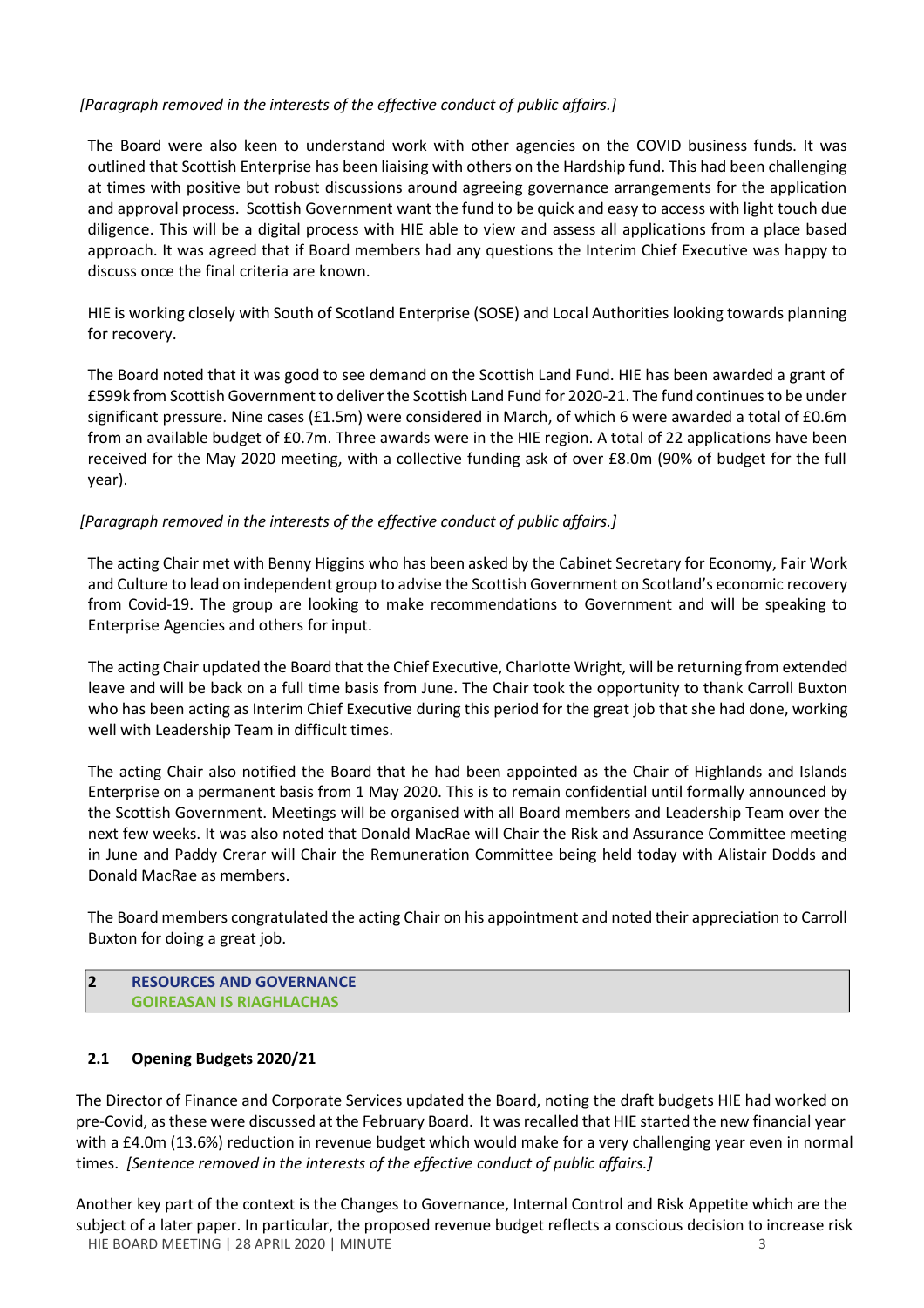appetites in budget setting. *[Sentence removed in the interests of the effective conduct of public affairs.]* It is expected that further existing legal and moral commitments will fall away as the lockdown continues. It is proposed that HIE set this budget and continually review it – with a formal revision after the end of Quarter 1.

For capital, there has not been much in the way of formal declaration of slippage and because of that the *[Sentence removed in the interests of the effective conduct of public affairs.]* It is expected that this will dissipate quite quickly and if the first quarter's planned construction activity on Top Sliced projects was to be deferred beyond June then the negative reserve would be eradicated by Quarter 2. Headroom is therefore expected oncapital.

Close contact is maintained with SG colleagues and we continue to explore opportunities to bring in-year funding to HIE and the region. The Supporting Communities fund could bring about £5.0m into the region. HIE also expect to be involved in a Hardship Fund and Resilience Fund which will also bring resources into the region.

The Board asked whether, if Covid results in a significant drop in capital expenditure to the extent that the budget is not spent, HIE can use the surplus to support businesses through the Covid crisis by providing capital or must it be revenue. The Director of Finance and Corporate Services noted that it would be easier to use revenue and confirmed that HIE has already asked SG for permission to transfer capital resourcesinto revenue, but this has been rejected for now as any flexibility has already been used.

The Head of Enterprise Sponsorship, Scottish Government noted that the Government were looking ahead and taking into consideration the impact of slippage and the economy looking different at the end of this. SG is keeping close contact with finance colleagues to identify gaps and how these will be filled.

The Board agreed the opening budget noting that this will be reviewed at the end of Quarter 1, thanking the Director for the helpful paper and the pragmatic approach taken and asking that pressure be kept up on the transfer from capital to revenue.

# **2.2 Financial Statement to March 2020**

The Director of Finance and Corporate Services was pleased to report to the Board that on the basis of the draft outturn HIE has met all financial targets, highlighting that this was a great effort by the whole organisation especially as the crucial last week of the financial year took place under lock down and homeworking.

The outturns will be subject to change with final accruals and with any changes required during the audit process.

The HIE Pensions Scheme deficit is slightly lower on the balance sheet valuation at the 31 March. In terms of pensions guarantees for the HIE scheme and the four LGPS schemes, there was a positive meeting on this with SG who undertook to put a note to ministers to update all LGPS Guarantees. The HIE scheme is more complicated and will form part of a wider review of Non Departmental Public Bodies (NDPBs).

# *[Paragraph removed in the interests of the effective conduct of public affairs.]*

The Board thanked the team, recognising that this is a difficult process under the current circumstances.

# **2.3 Performance update at year end**

The Interim Director of Strategy and Regional Economy presented a paper which provides an interim draft set of outcomes for the year. Data is still being reviewed and a fuller analysis will be provided for inclusion in the Annual Accounts and full End Year Report which will be submitted to the Board in June. It was originally intended that updates to performance ladders such as the Business Values Ladder (which aligns with the Scottish Government Fair Work criteria) would be made throughout March and this was paused due to the impact of COVID-19 on our clients.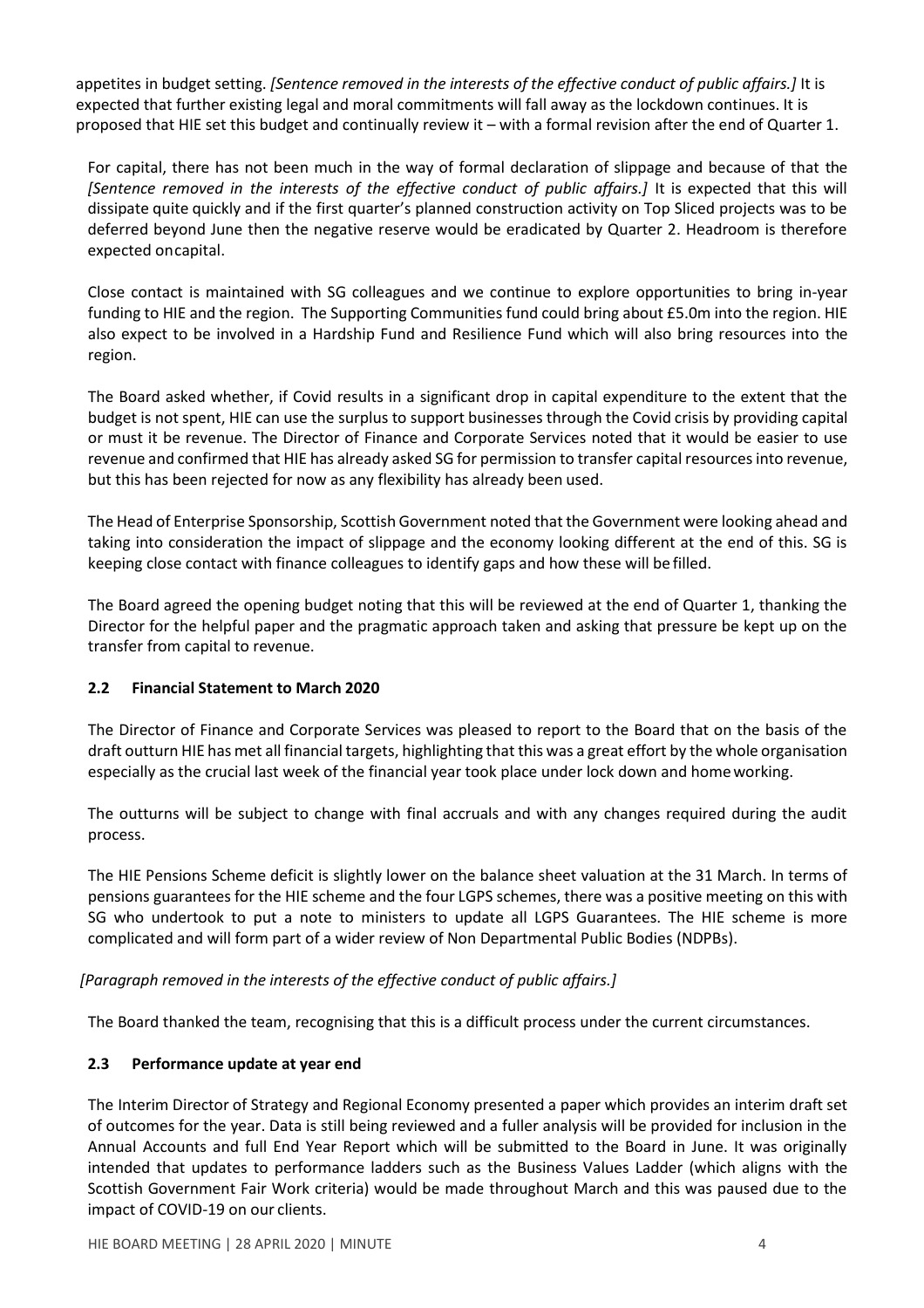HIE did not achieve targets in four areas. 1) Increase in international sales; 2) Number of new international exporters – this has been made difficult due to Brexit and the trading nation report regarding the approach. There have also been changes to Scottish Development International (SDI) staff and budget. Fundamentally this was due to market conditions; 3) Number of clients newly engaged in fair work practices – the target was not achieved however requests for updates to the Business Values Ladder due to take place in late February and through March were paused due to the impact of COVID-19 and 4) Number of community organisations with increased capacity.

With regards to the number of community organisations with increased capacity, there is limited data to report this year. A challenging target had been set and there is an opportunity to review.

The Board noted that it was good to see the jobs supported and created figures. It was felt the outturn on community capacity potentially highlights a need for greater input of resource with certain communities. The Interim Chief Executive confirmed that this was going to be touched-on with a more refined approach on strategic interventions. The Director of Communities and Place confirmed that the figure was provisional and required a cross check to ensure that all activity had been captured.

The Board welcomed the report and requested that an annex be added to the next report to expand on the definitions. An update would be provided at the next Board meeting for the year end.

# **2.4 Corporate Risk Register**

The Director of Business Improvement and Internal Audit provided a brief update outlining that this is the first Corporate Risk Register that has been collated using the new Risk Management processes adopted byHIE.

Key changes implemented are 1) Adoption across HIE of a new Risk Register template; 2) Move to 5x5 risk scoring matrix; 3) Capture of original, current and target risk scores; 4) Differentiation between controls in place and future risk actions and 5) Risk management training provided to staff.

In addition to all the Directorates and Area Offices adopting the new Risk Register format it has been agreed by the Leadership Team that HIE will run a Covid19 specific risk register to help coordinate HIE's response to the pandemic and to help identify, track and manage the associated risks.

The Board noted the register and how clear it was and were appreciative of the work undertaken on this by the Director of Business Improvement and Internal Audit and colleagues.

# **2.5 Risk and Assurance Committee Minute – 03 March 2020**

Donald MacRae as the Interim Chair of the Risk and Assurance Committee (RAC) updated the Board on a number of very informative updates that were discussed. It was noted that Covid has impacted on a number of issues however the committee was reassured that there were internal control arrangements which had been put in place to mitigate any risks.

On EU funds, Amanda Bryan asked if there was a lack of evidence to support claims, and if systems were in place. The Director of Business Improvement and Internal Audit explained that the programmes started prior to the rules being issued in full by the Scottish Government and guidance was amended post commencement. Lessons have been learned and key lessons drawn-out. A copy of the report is to be provided to MsBryan.

The Chair requested an update be provided to the RAC noting the degree of urgency. The Interim Director of Strategy and Regional Economy outlined that following the Committee meeting a paper was presented to the Leadership Team outlining the actions to be taken, and that updates will be provided to the RAC and Board.

A further question was received in relation to maverick spend in relation to procurement. The Director of Finance and Corporate Services provided an explanation on the term used and agreed to confirm the scale.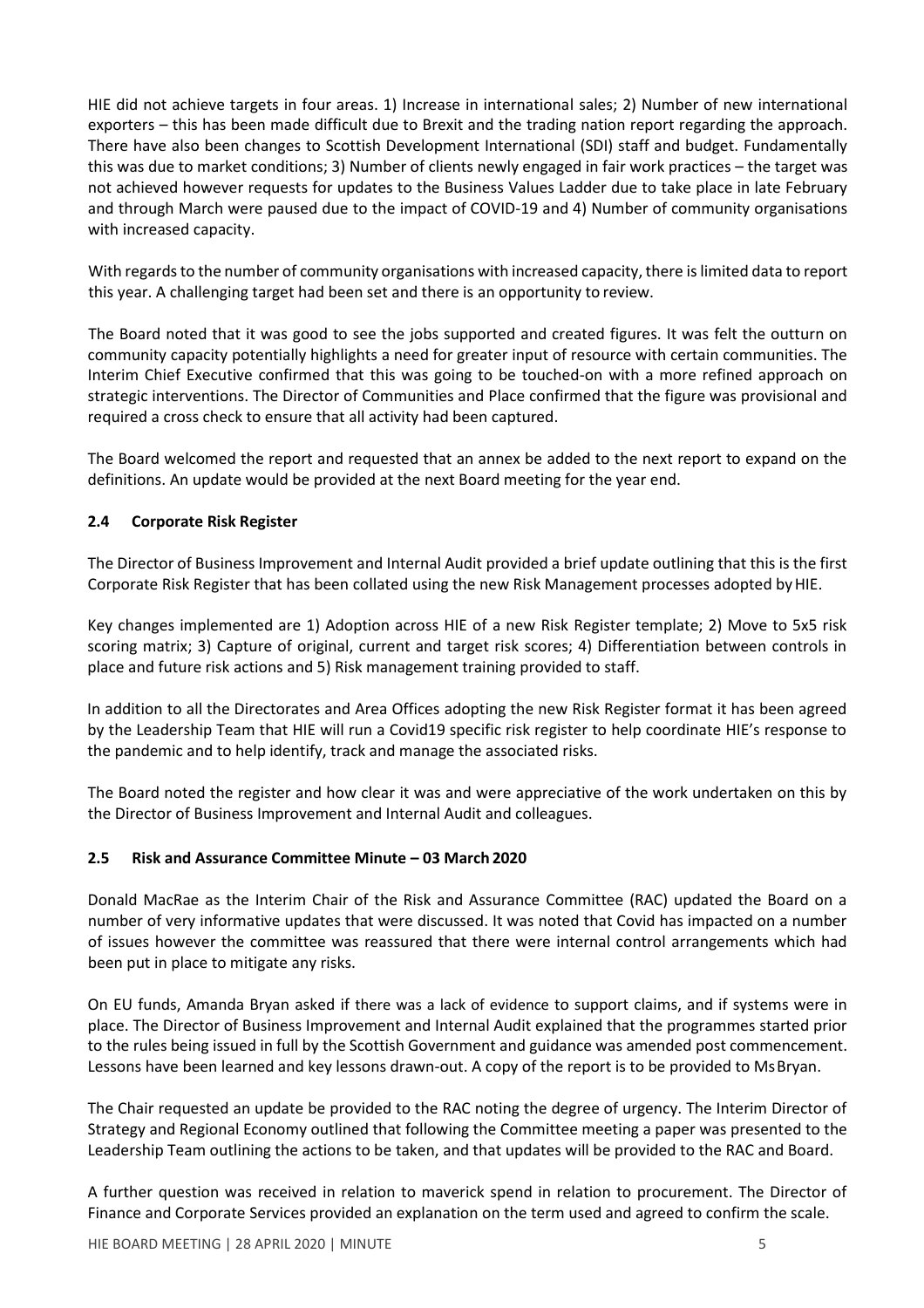# **2.6 Covid-19 2.6.a Planning Update**

The Interim Director of Strategy and Regional Economy presented an update on the HIE response to Covid-19.

The first few weeks of lockdown since late March have been focused on responding to the immediate crisis, working with partners to ensure the impacts on our region and clients are understood and supported at local, national and UK levels.

The long-term vision remains unchanged, however the strategy and operating plan will now focus on resilience and recovery from the impacts of COVID-19. HIE is promoting the collaborative Find Business Support website as the digital-first response for information and signposting, as well as promoting the national COVID 19 helpline. We have engaged with all our supported businesses, social enterprises and communities and via this are completing a data set of COVID 19 issues for analysis to inform policy decisions.

In the short-term our focus will be on Response and Reset, and to play our part in maximising the Region's ability to weather the economic crisis, supported by a robust plan for recovery.

At this very early stage, the focusis on Resilience. However, Restart and Recovery will inform our prioritisation, targeting and identification of key businesses, social enterprises and other organisations. Therefore, sector teams will consider Recovery as part of their prioritisation exercise.

The Board asked how HIE was taking soundings from the business community to inform the process and how frequently the data is refreshed. There is a huge amount of intelligence available via the enquiry service and Find Business Support as well as a large range of other sources. The data is updated frequently and meetings are held on a regular basis with SG with issues from Account Managers feeding into SG via these meetings. This is working with issues dealt with quickly.

The Board were keen to understand if businesses were able to access the information they require. It was confirmed that the main digital portal helps, but it was acknowledged that there is a need for HIE to ensure requirements of our region are appropriately addressed through our direct engagement. The Board welcomed the informative, clear and well put together update noting the need to keep the data refreshed and to continually raise the awareness of the Highlands and Islands position with SG and other partners.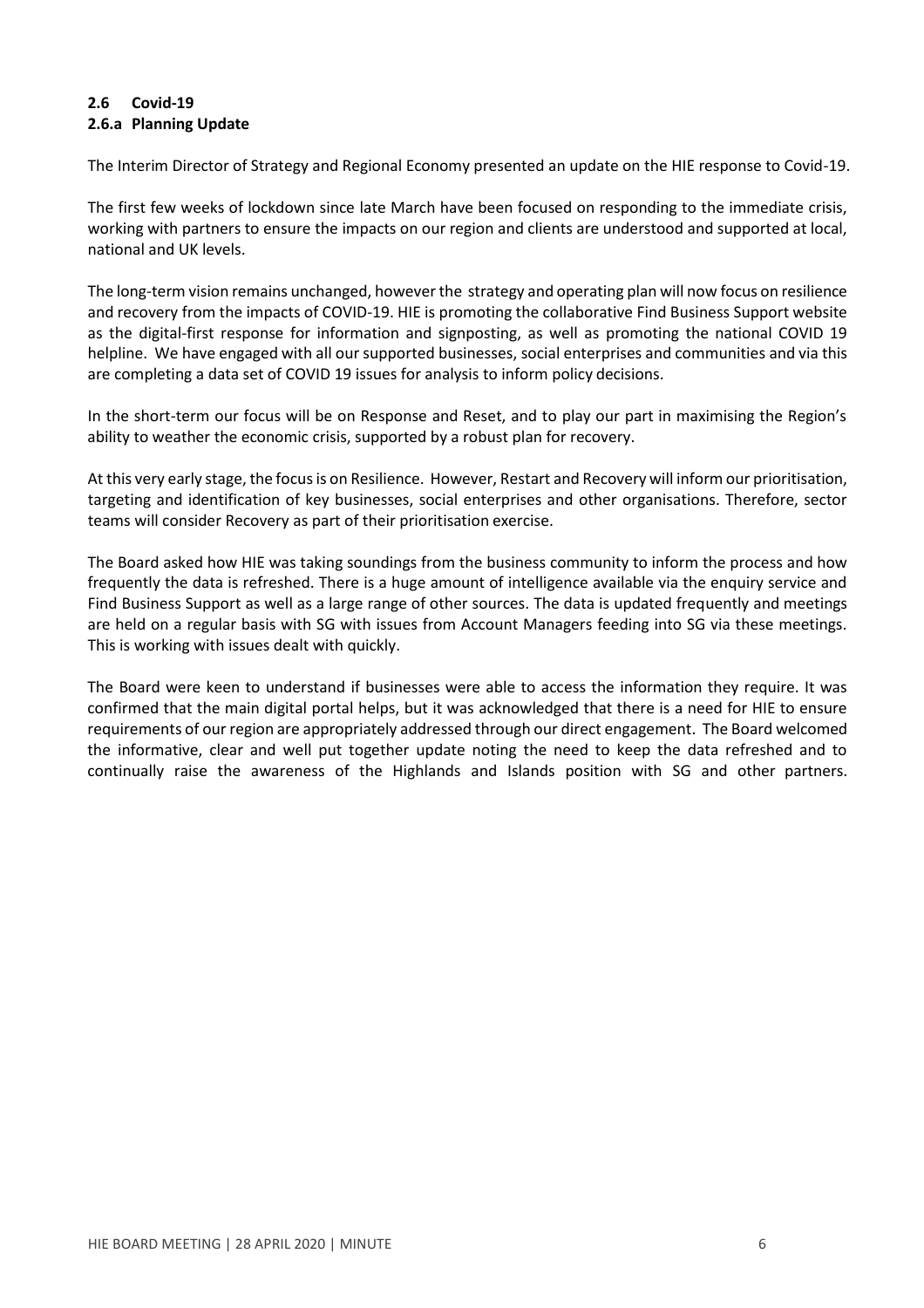### **2.6.b Changes to Governance, Internal Controls and Risk Appetite**

The Director of Business Improvement and Internal Audit presented a paper outlining key changes made as part of HIE's response to Covid19. A new working environment has been quickly established and areas identified where internal control and governance arrangements (including risk) need to adapt to support HIE address the unprecedented operating and strategic challenges. The changes are in 3 key areas:

1) Policy and Process requirements - To ensure that HIE has been able to identify and respond quickly where process or policy has required to be changed in light of Covid-19.

2) Strategic priorities and Delivery Approach - Aligned to our Business Improvement priorities we have reviewed our delivery approach to ensure it meets the needs of HIE and our clients. This approach includes the implementation of an Investment Committee which has been put in place to support HIE activity.

3) Risk Appetite and Covid19 Risk Register - Having risk management arrangements which support and enable HIE decision making and resource choices in support of our strategic priorities and our delivery arrangements are important components of good governance.

The Board, noting that this was an important paper, questioned how the Investment Committee fits with the HIE Leadership Team. The Director of Business Improvement and Internal Audit outlined that strategy and delivery implications were wider than Covid and there is a need to ensure that for the themes that emerge HIE can resource the changes required. Delivery model changes will require to reflect changes in the external environment such as FindBusinessSupport, new funding sources such as SNIB and budget positions. The investment committee will act as an interface for effective implementation of policy and strategy as opposed to diluting the role of the Leadership Team. The Interim Chief Executive noted that "Investment Committee" was possibly not the best description and it is not intended to cut across Leadership Team or delegated authorities already in place.

The Chair noted that a review of the arrangements would be taking place in six months and noted that this would be working in conjunction with the current scheme of delegation.

# **2.6c COVID-19 Specific Risk Register**

The Director of Business Improvement and Internal Audit provided a brief update on the Covid-19 specific risk register outlining that it is an articulation of analysis of the impact at all different levels with a focus on Covid issues.

The Board thanked the Director and the Business Improvement Manager for the work done on this noting that it was helpful to see the change in approach.

### **2.6.d Business Support Funding**

The Director of Business Growth provided a brief update on the fund noting that much had been covered in previous updates. Work is underway to get this to the delivery phase and funds being allocated to the right businesses. Work was ongoing on how to move from initial application to payment and how to implement, by the end of the week. Much progress has been made to ensure a regional approach that will work for HIE and South of Scotland Enterprise (SOSE) areas.

The Board asked about the HIE role in the decision making process for the hardship and resilience funds and if there were any issues with resourcing this. The Interim Chief Executive outlined that, for the Hardship Fund, it was based on high level yes/no appraisal criteria. Agencies will have a 48-hour window to review recommendations on a case by case basis and identify outliers. For the resilience fund, HIE will undertake the due diligence. The process will be light touch with a team approach. All account managers will be involved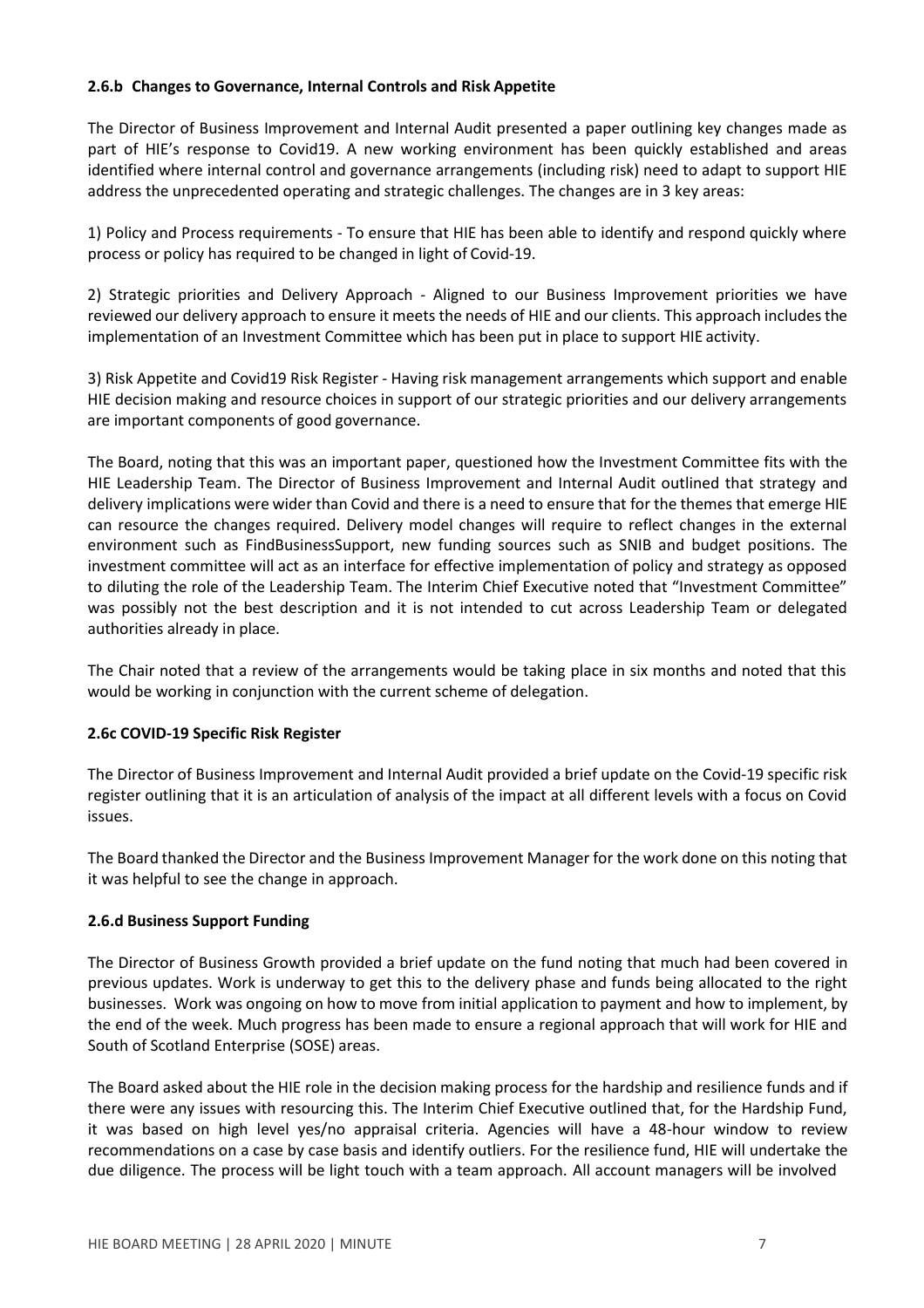with additional resource provided from the core to support. The timescales are now at 10 days which is up from the original 5-7 days for turnaround.

The Board noted the effort that has gone into this and expressed their thanks to all involved and in particular to Nicola Douglas and Janie Sheridan.

### **2.6.e Community Funding**

The Director of Communities and Place provided a brief update on the fund following the extra Board meeting of 7 April 2020. Since the Board provided the approval to proceed, HIE has continued to engage and work with SG on the process and offer letter to reflect the need to release funding at pace.

There have been 101 applications approved totalling £2.1m. Approvals are being made on a daily basis by the oversight group with offers also being issued daily. Payments of circa £400k have already been made. Discussions have started around what is required moving forward.

The Board welcomed the impressive progress made and asked about gap analysis to ensure equity of opportunity. The Director confirmed that any gaps identified were being filled as the process progressed.

The Board thanked the team for the quick response and for all of the work undertaken.

#### **3 INVESTMENT DECISIONS CO-DHÙNAIDHEAN AIRGEAD-TASGAIDH**

## **3.1 Property Factoring 2020/21**

*Greg Youngson joined the meeting.*

The Property Development Manager presented a paper seeking approval of HIE cash funding totalling £3,672,067 gross and £1,992,912 net spend (following recovery of head lease rent, service charges and insurance costs) to Property & Infrastructure Team, Strategy & Regional Economy Directorate, for Property Factoring & Associated Consultancy in 2020/21. These costs are part of the HIE business support cost budget.

The commercial property portfolio is valued at £31.19m (as per the draft 31 March 2020 valuation) and is managed by a Property Managing Agent, currently Graham & Sibbald. To properly manage the portfolio, it is necessary for HIE to incur annual expenditure and the mechanism for accounting for this is through the Property and Factoring Consultancy budget approval. Costs include Factoring Costs and Service Charge Recoveries; Inverness Campus; Property Insurance Premiums; Consultancy and Small Projects; Cairngorm Mountain; Subscription for Property Information Portal and Property Marketing.

The Board approved the request for funding noting the need to monitor the budget for any impacts as a result of Covid-19. It was also agreed that a paper would be presented to a future Board meeting on the strategic objectives for the property portfolio.

*Greg Youngson left the meeting.*

### **3.2 Co-Innovate Programme Extensions**

The Director of Business Growth presented a paper seeking HIE Board approval to an extension of the Co-Innovate programme. The HIE Board approved HIEs participation in the Interreg VA Cross–Border Programme for Territorial Co-operation 2014-2020 Northern Ireland, Border Region of Ireland and Western Scotland in December 2016. The programme partners have since submitted a request to SEUPB, and had this approved, to extend the programme by 6 months to September 2020. This was approved by the HIE Leadership Team in March 2020 with a request that the HIE Board homologates the decision.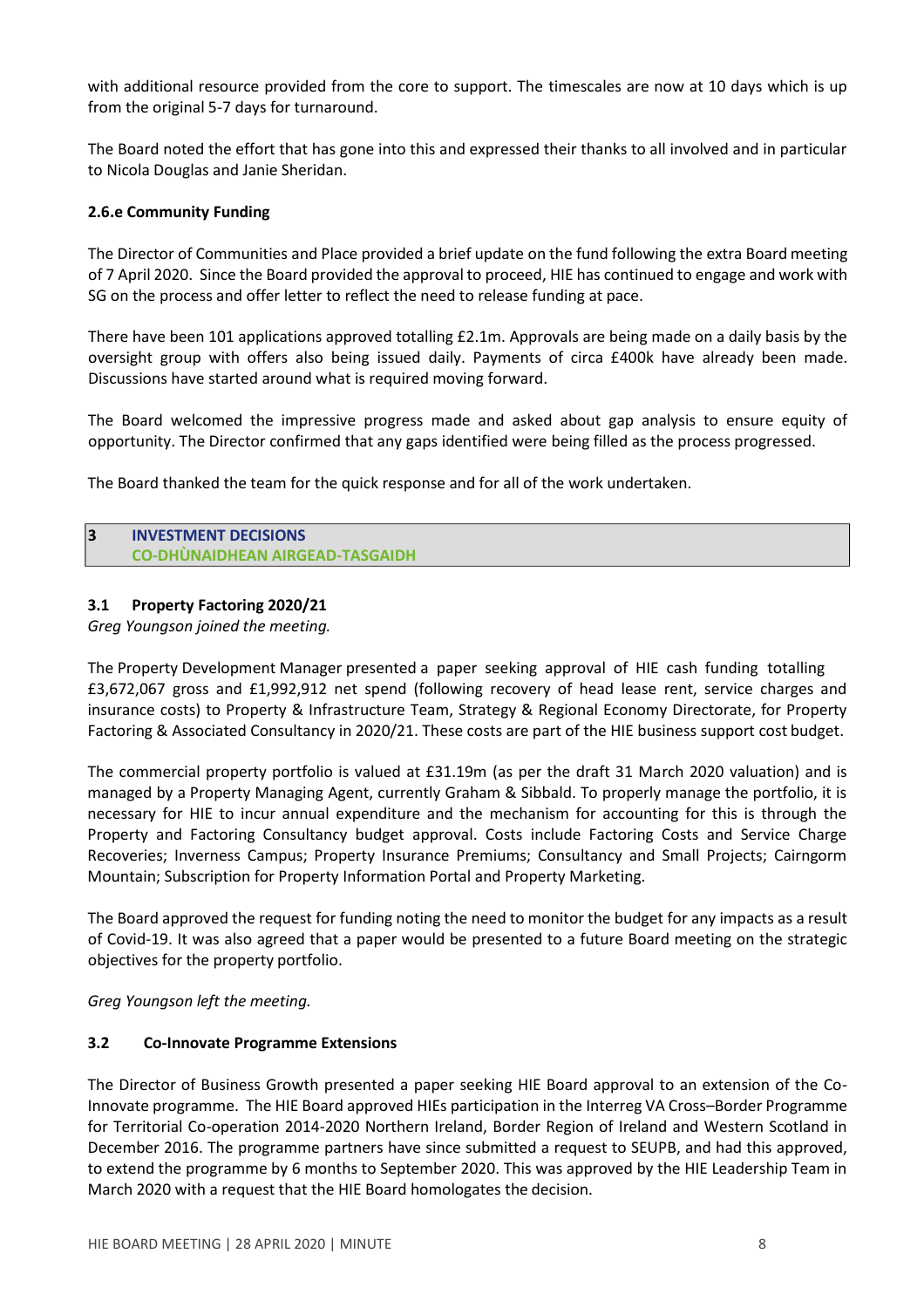The Board asked if there was potential issue to claim back elements if targets are not met. The Director confirmed that there is a risk and Covid-19 could impact, however there is close liaison with the organising body. The risk is being managed and it was noted that the greater risk is in stopping activity.

The Board approved the request for an extension to the programme by 6 months to September 2020.

## **3.3 Space Programme – update paper**

The Interim Director of Strategy and Regional Economy presented a paper providing a short update on spacerelated activities across the HIE Region. The Scottish Government Space Group made up of senior representatives of SE, HIE, SDS, SFT with SG's space team meets monthly to share information and is now beginning to look to develop a Scottish Space Strategy. Good progress is being made on areas of common ground. HIE has written to SG seeking confirmation of the strategic status of Space Hub Sutherland, in anticipation of forthcoming HIE Board consideration.

## *[Paragraph removed in the interests of the effective conduct of public affairs.]*

The Board welcomed the helpful summary emphasising the need for HIE to keep on top of this and to influence SG and what is happening.

# **3.3a** *[Paragraph removed in the interests of the effective conduct of public affairs.]*

The Board recognised the amount of work going into this and thanked the team for all their ongoing efforts.

*David Howie left the meeting.*

**4 UPDATES CUNNTASAN AS ÙR**

**4.1 Cairngorm Mountain 4.1a MasterplanSummary 4.1 b Masterplan Vision and Strategies – Part 1 4.1c Masterplan Vision and Strategies – Part2** *Elaine Hanton and Dave MacLeod joined the meeting.*

### **Cairngorm Update**

It was agreed that the Interim Project Lead – Cairngorm and the Head of Property and Infrastructure would cover all of the papers together. Following the consideration of the Outline Business Case at the Board's February meeting, it had been hoped that a Full Business Case would be presented for decision however, Covid-19 issues have impacted on all aspects of the programme and caused delays. This paper provides an update on actions taken in light of the current emergency, reports on an options appraisal for Cairngorm Mountain (Scotland) Ltd, and updates on progress with the funicular repair option, masterplan, budget and legacy issues.

# *[Paragraph removed in the interests of the effective conduct of public affairs.]*

A report will be brought back to the Board when this work is fully completed. The Operating company and the Funicular are intrinsically linked.

With regards the Funicular, a planning application for the required strengthening works was submitted to the Highland Council on 11th March 2020 and, as expected, was called in by the Cairngorms National Park Authority (CNPA).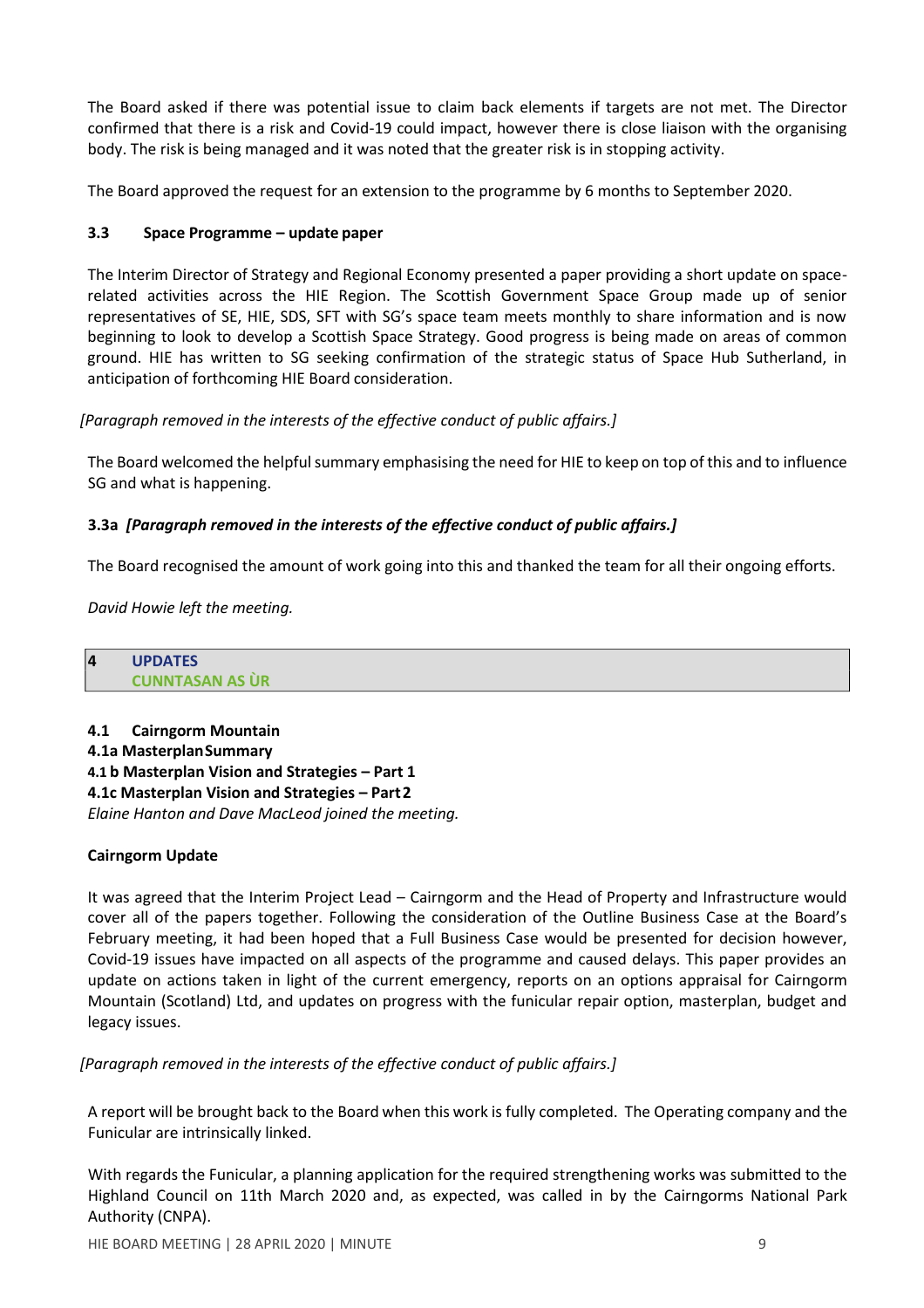*[Paragraph removed in the interests of the effective conduct of public affairs.]*

A full update will be provided to the Board when available.

## *[Paragraph removed in the interests of the effective conduct of public affairs.]*

The Board noted that they were happy with the recommendations made at section 12 of the update and thanked the Interim Project Lead – Cairngorm and the Head of Property and Infrastructure for progressing this and looked forward to receiving the business plan.

### **Masterplan Summary**

With regards the masterplan, the Head of Property and Infrastructure stressed that the Vision Workshop is not a draft of the Masterplan – it is a working document to discuss and develop strategies for the next phase of the Masterplan and should be considered in this context. The team are reviewing the survey results within the document, which will be analysed and summarised before the next phase of the Masterplan.

Next steps include the creation of a document for engagement with the 5 key stakeholders: CMSL/ SNH/ CNPA/ HC/Forestry & Land Scotland.

The Board welcomed the approach and were keen to understand if HIE could arrive at a business model that was sustainable taking into account the views of stakeholders and the costs. The Head of Property and Infrastructure confirmed that HIE was looking for a plan fit for the future of Cairngorm and not an operating plan for CMSL. HIE would be looking to RSM to support the evaluation of impact and on good practice governance and operating models.

The Board noted their thanks for the good work and looked forward to receiving further updates.

### **Section 23 Report**

The Director of Business Improvement and Internal Audit reported that a first draft of the report had been shared with the sub-group. It was noted that HIE needed to go back on some points and areas where further evidence can be provided and Audit Scotland were open to considering these.

The Chair noted that the report was fair and generally positive and would wait to see the final version.

It was asked if the Board would be interested in a session on the masterplan. It was agreed that this would be useful and should be arranged.

*Elaine Hanton and Dave MacLeod left the meeting.*

### **4.2 Inverness Campus**

**4.2a Life Science Innovation Centre**

*Ruaraidh MacNeil joined the meeting for items 4.2.a and 4.2.b.*

The Project Director Inverness Campus presented a paper providing an update on this project noting that background to this project has been the subject of several HIE leadership Team (LT) and HIE Board papers over the last 3 years, with the latest being the Board Update in December 2019.

In January 2020 NHS Highland expressed its requirement to acquire the entirety of Campus Plots 3, 4 and also part of Plot 5. This was following discussions with the Highland Council planning department and is essential if they are to maintain progress with the Elective Care Centre. The original (3-way) development with NHS Highland on Plots 3, 4 and 5 of Inverness Campus did not require any additional site servicing measures. After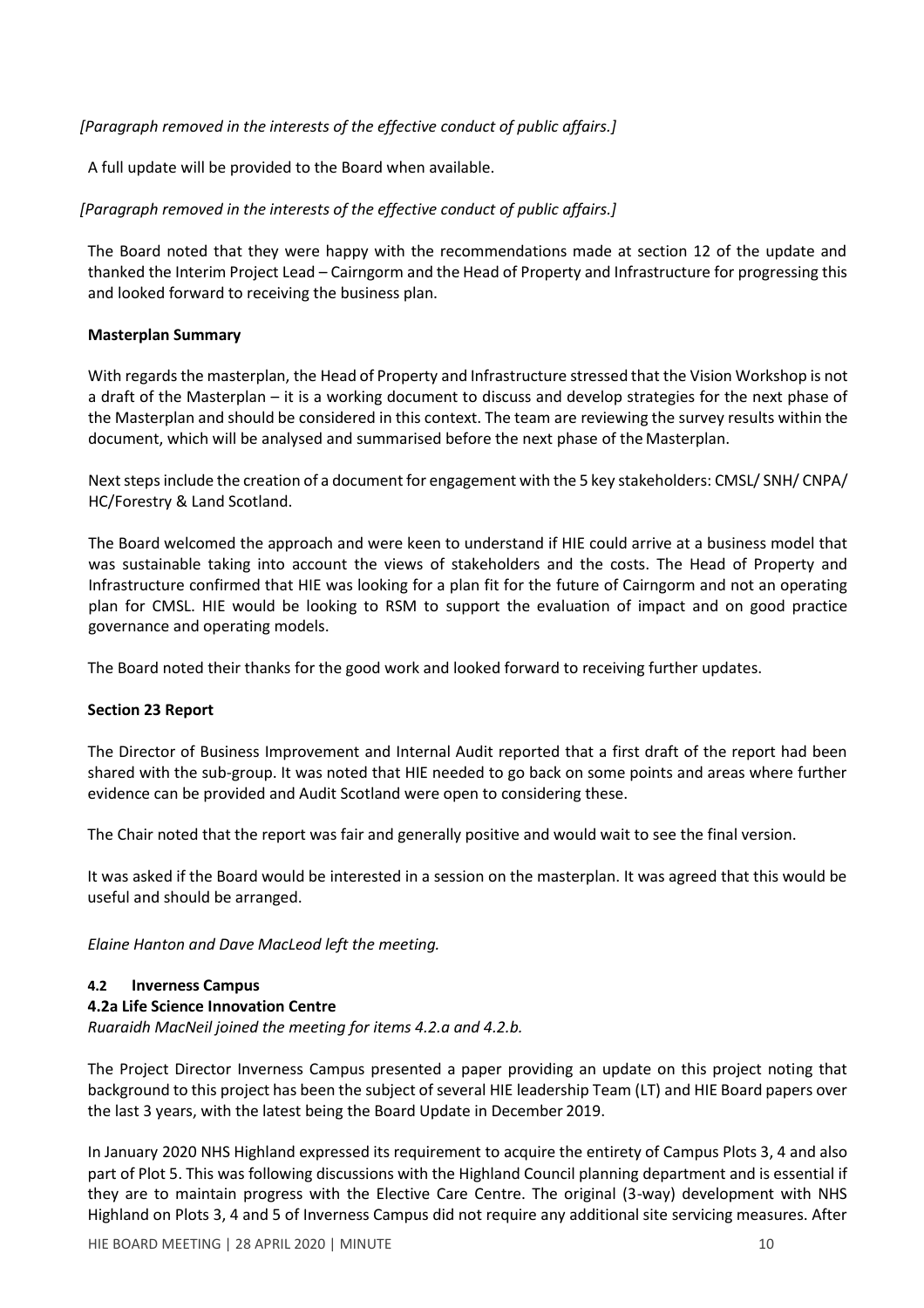careful consideration with UHI, Plot 15 emerged as the most appropriate location for the LSIC development, although this would require that site to be "opened up".

The original overall approved budget of £3.987m did not include the £300k for the access road, but remains the target for the project team although financial risk has increased due to the time lag and the fact that abortive costs have been incurred on professional fees. Ultimately, if the project cannot be delivered within the original budget HIE has the option of withdrawing from it altogether. Progress remains on track and a further paper to the Leadership Team and Board will follow later in the year.

The Board confirmed that they were happy with the direction of the project.

*[Paragraph removed in the interests of the effective conduct of public affairs.]*

*Ruaraidh MacNeil and Steven Hutcheon left the meeting. Martin Johnson re-joined the meeting.*